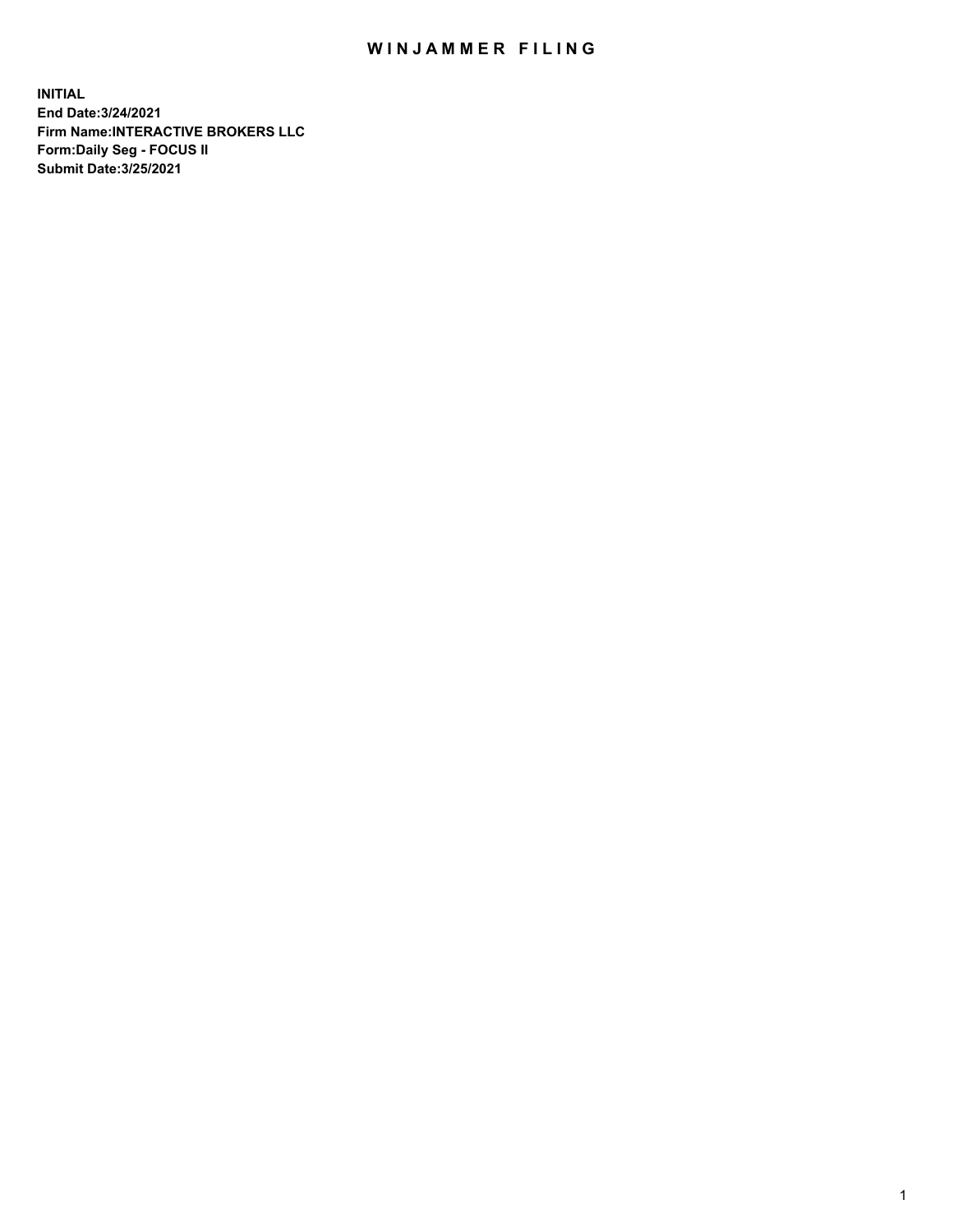**INITIAL End Date:3/24/2021 Firm Name:INTERACTIVE BROKERS LLC Form:Daily Seg - FOCUS II Submit Date:3/25/2021 Daily Segregation - Cover Page**

| Name of Company                                                                                                                                                                                                                                                                                                                | <b>INTERACTIVE BROKERS LLC</b>                                                   |  |
|--------------------------------------------------------------------------------------------------------------------------------------------------------------------------------------------------------------------------------------------------------------------------------------------------------------------------------|----------------------------------------------------------------------------------|--|
| <b>Contact Name</b>                                                                                                                                                                                                                                                                                                            | James Menicucci                                                                  |  |
| <b>Contact Phone Number</b>                                                                                                                                                                                                                                                                                                    | 203-618-8085                                                                     |  |
| <b>Contact Email Address</b>                                                                                                                                                                                                                                                                                                   | jmenicucci@interactivebrokers.c<br>om                                            |  |
| FCM's Customer Segregated Funds Residual Interest Target (choose one):<br>a. Minimum dollar amount: ; or<br>b. Minimum percentage of customer segregated funds required:% ; or<br>c. Dollar amount range between: and; or<br>d. Percentage range of customer segregated funds required between:% and%.                         | <u>0</u><br>$\overline{\mathbf{0}}$<br>155,000,000 245,000,000<br>0 <sub>0</sub> |  |
| FCM's Customer Secured Amount Funds Residual Interest Target (choose one):<br>a. Minimum dollar amount: ; or<br>b. Minimum percentage of customer secured funds required:% ; or<br>c. Dollar amount range between: and; or<br>d. Percentage range of customer secured funds required between:% and%.                           | <u>0</u><br>$\overline{\mathbf{0}}$<br>80,000,000 120,000,000<br>0 <sub>0</sub>  |  |
| FCM's Cleared Swaps Customer Collateral Residual Interest Target (choose one):<br>a. Minimum dollar amount: ; or<br>b. Minimum percentage of cleared swaps customer collateral required:% ; or<br>c. Dollar amount range between: and; or<br>d. Percentage range of cleared swaps customer collateral required between:% and%. | <u>0</u><br>$\underline{\mathbf{0}}$<br>0 <sub>0</sub><br>0 <sub>0</sub>         |  |

Attach supporting documents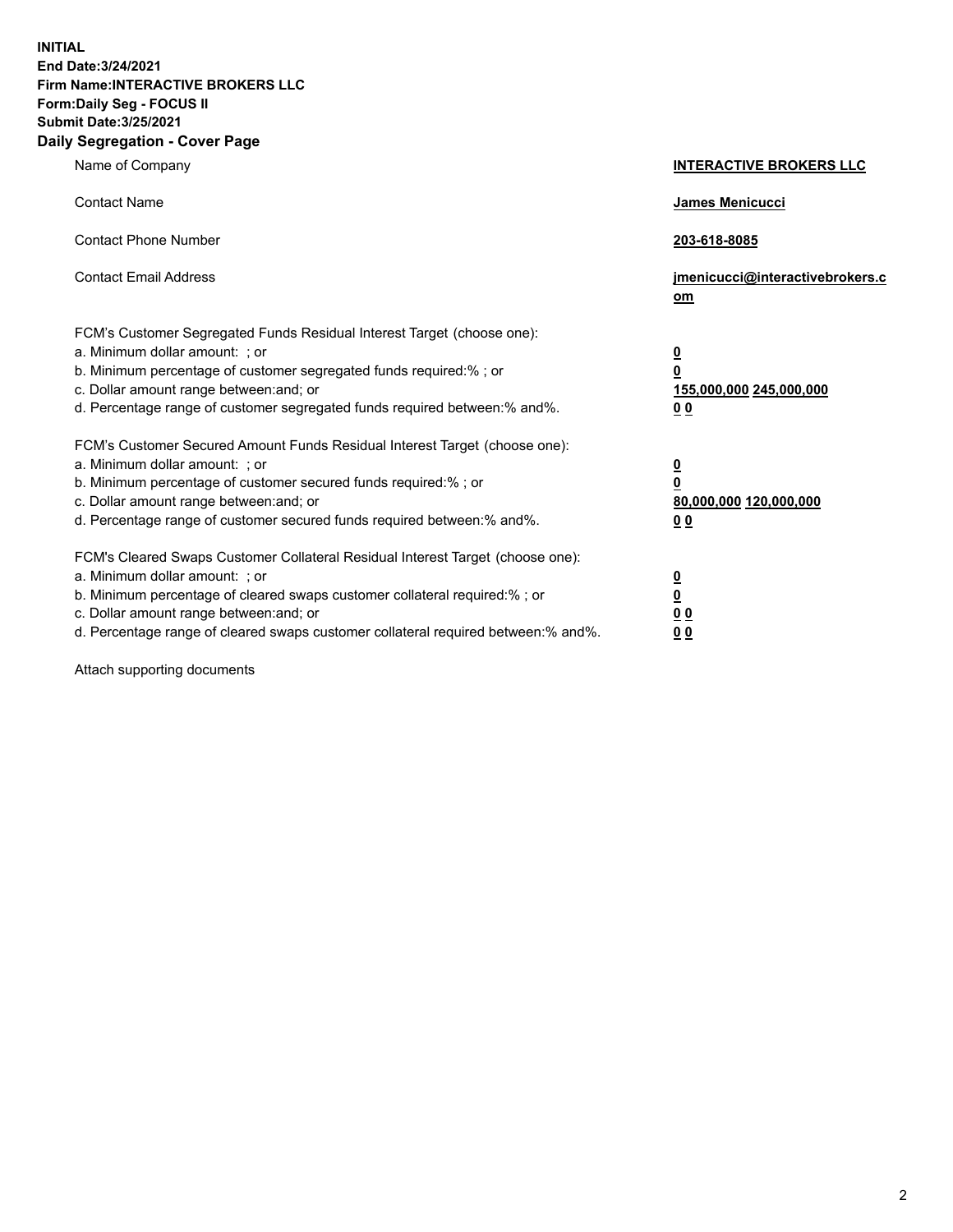**INITIAL End Date:3/24/2021 Firm Name:INTERACTIVE BROKERS LLC Form:Daily Seg - FOCUS II Submit Date:3/25/2021 Daily Segregation - Secured Amounts**

## Foreign Futures and Foreign Options Secured Amounts Amount required to be set aside pursuant to law, rule or regulation of a foreign government or a rule of a self-regulatory organization authorized thereunder **0** [7305] 1. Net ledger balance - Foreign Futures and Foreign Option Trading - All Customers A. Cash **493,249,811** [7315] B. Securities (at market) **0** [7317] 2. Net unrealized profit (loss) in open futures contracts traded on a foreign board of trade **-15,576,978** [7325] 3. Exchange traded options a. Market value of open option contracts purchased on a foreign board of trade **131,380** [7335] b. Market value of open contracts granted (sold) on a foreign board of trade **-14,002** [7337] 4. Net equity (deficit) (add lines 1. 2. and 3.) **477,790,211** [7345] 5. Account liquidating to a deficit and account with a debit balances - gross amount **6,364** [7351] Less: amount offset by customer owned securities **0** [7352] **6,364** [7354] 6. Amount required to be set aside as the secured amount - Net Liquidating Equity Method (add lines 4 and 5) **477,796,575** [7355] 7. Greater of amount required to be set aside pursuant to foreign jurisdiction (above) or line 6. **477,796,575** [7360] FUNDS DEPOSITED IN SEPARATE REGULATION 30.7 ACCOUNTS 1. Cash in banks A. Banks located in the United States **78,235,723** [7500] B. Other banks qualified under Regulation 30.7 **0** [7520] **78,235,723** [7530] 2. Securities A. In safekeeping with banks located in the United States **324,993,250** [7540] B. In safekeeping with other banks qualified under Regulation 30.7 **0** [7560] **324,993,250** [7570] 3. Equities with registered futures commission merchants A. Cash **0** [7580] B. Securities **0** [7590] C. Unrealized gain (loss) on open futures contracts **0** [7600] D. Value of long option contracts **0** [7610] E. Value of short option contracts **0** [7615] **0** [7620] 4. Amounts held by clearing organizations of foreign boards of trade A. Cash **0** [7640] B. Securities **0** [7650] C. Amount due to (from) clearing organization - daily variation **0** [7660] D. Value of long option contracts **0** [7670] E. Value of short option contracts **0** [7675] **0** [7680] 5. Amounts held by members of foreign boards of trade A. Cash **212,395,147** [7700] B. Securities **0** [7710] C. Unrealized gain (loss) on open futures contracts **-16,941,701** [7720] D. Value of long option contracts **131,380** [7730] E. Value of short option contracts **-14,002** [7735] **195,570,824** [7740] 6. Amounts with other depositories designated by a foreign board of trade **0** [7760] 7. Segregated funds on hand **0** [7765] 8. Total funds in separate section 30.7 accounts **598,799,797** [7770] 9. Excess (deficiency) Set Aside for Secured Amount (subtract line 7 Secured Statement Page 1 from Line 8) **121,003,222** [7380] 10. Management Target Amount for Excess funds in separate section 30.7 accounts **80,000,000** [7780] 11. Excess (deficiency) funds in separate 30.7 accounts over (under) Management Target **41,003,222** [7785]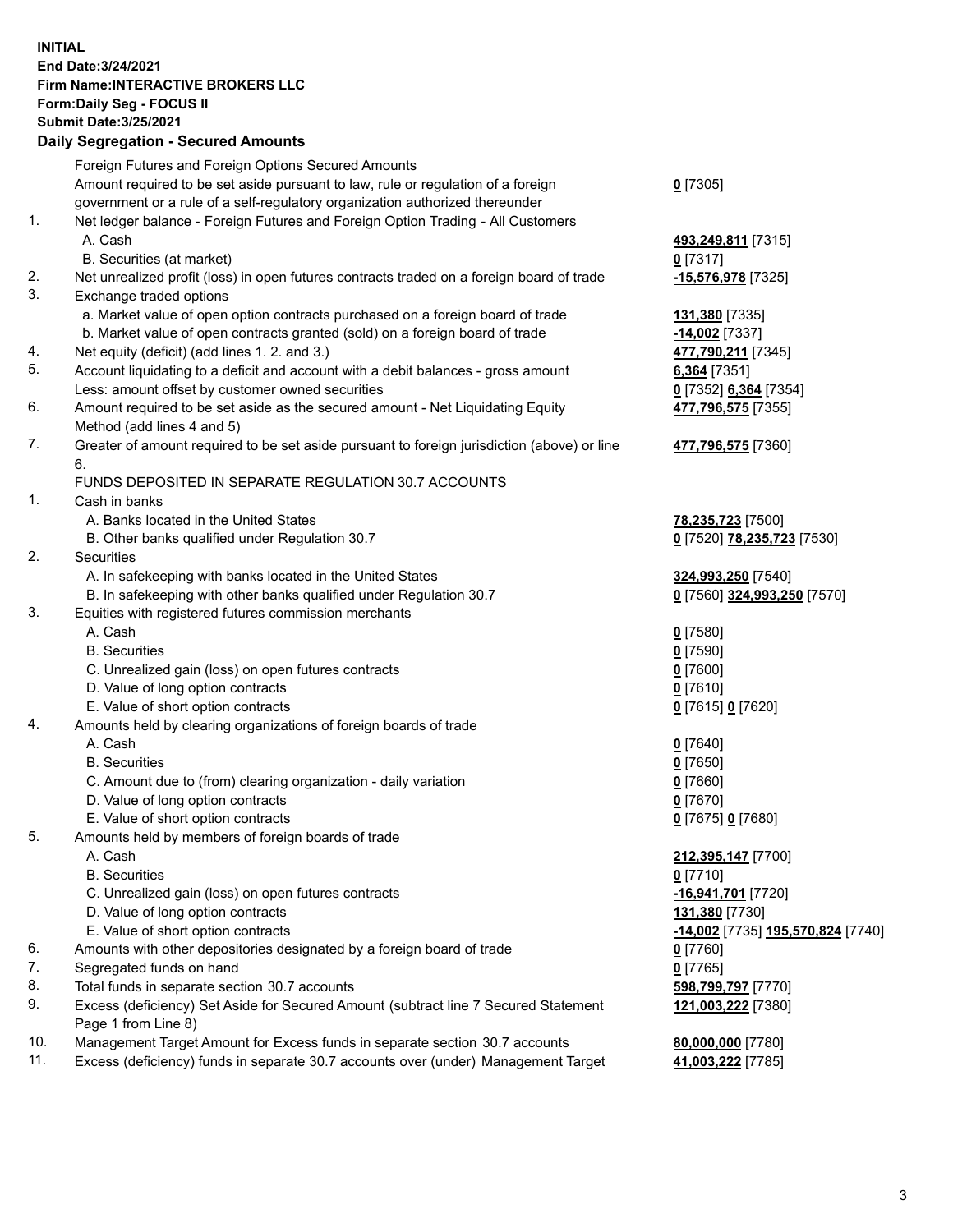**INITIAL End Date:3/24/2021 Firm Name:INTERACTIVE BROKERS LLC Form:Daily Seg - FOCUS II Submit Date:3/25/2021 Daily Segregation - Segregation Statement** SEGREGATION REQUIREMENTS(Section 4d(2) of the CEAct) 1. Net ledger balance A. Cash **6,462,837,891** [7010] B. Securities (at market) **0** [7020] 2. Net unrealized profit (loss) in open futures contracts traded on a contract market **-7,007,107** [7030] 3. Exchange traded options A. Add market value of open option contracts purchased on a contract market **269,866,698** [7032] B. Deduct market value of open option contracts granted (sold) on a contract market **-219,841,236** [7033] 4. Net equity (deficit) (add lines 1, 2 and 3) **6,505,856,246** [7040] 5. Accounts liquidating to a deficit and accounts with debit balances - gross amount **1,332,451** [7045] Less: amount offset by customer securities **0** [7047] **1,332,451** [7050] 6. Amount required to be segregated (add lines 4 and 5) **6,507,188,697** [7060] FUNDS IN SEGREGATED ACCOUNTS 7. Deposited in segregated funds bank accounts A. Cash **1,702,392,816** [7070] B. Securities representing investments of customers' funds (at market) **2,654,475,000** [7080] C. Securities held for particular customers or option customers in lieu of cash (at market) **0** [7090] 8. Margins on deposit with derivatives clearing organizations of contract markets A. Cash **1,153,128,333** [7100] B. Securities representing investments of customers' funds (at market) **1,167,588,545** [7110] C. Securities held for particular customers or option customers in lieu of cash (at market) **0** [7120] 9. Net settlement from (to) derivatives clearing organizations of contract markets **-2,270,092** [7130] 10. Exchange traded options A. Value of open long option contracts **269,633,282** [7132] B. Value of open short option contracts **-219,751,904** [7133] 11. Net equities with other FCMs A. Net liquidating equity **0** [7140] B. Securities representing investments of customers' funds (at market) **0** [7160] C. Securities held for particular customers or option customers in lieu of cash (at market) **0** [7170] 12. Segregated funds on hand **0** [7150] 13. Total amount in segregation (add lines 7 through 12) **6,725,195,980** [7180] 14. Excess (deficiency) funds in segregation (subtract line 6 from line 13) **218,007,283** [7190] 15. Management Target Amount for Excess funds in segregation **155,000,000** [7194] 16. Excess (deficiency) funds in segregation over (under) Management Target Amount **63,007,283** [7198]

Excess